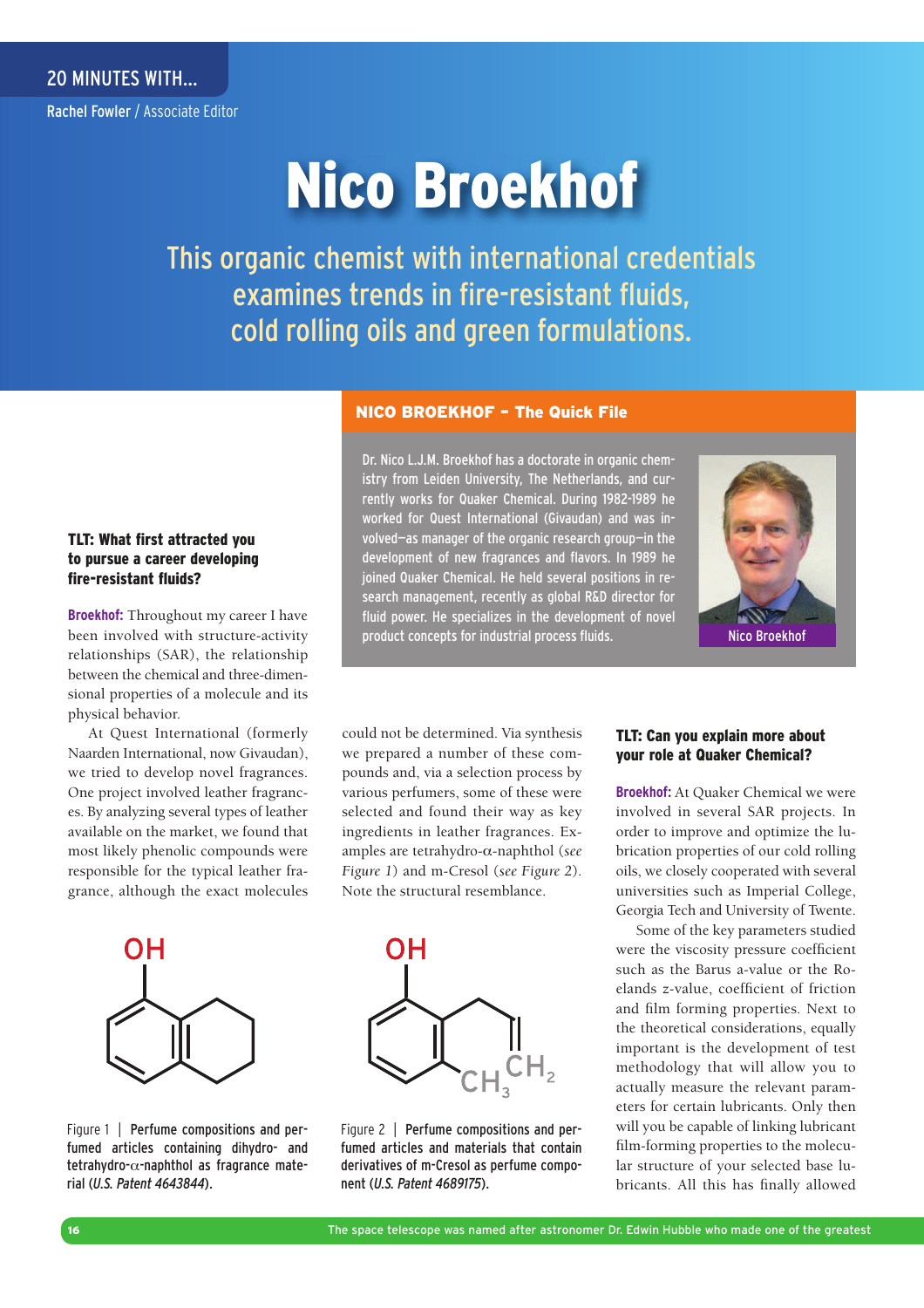

Nico Broekhof with the Dry-TOST Test equipment. *(Photo courtesy of Theo Willems.)*

us to select specific synthetic esters as superior lubricants in this specific application.

Results have been implemented in many formulations, specifically Quaker's Quakerol series of cold rolling oils.

A summary of recent work can be found in a recent article<sup>1</sup> by my colleague Dr. Bas Smeulders.

Another key project has been executed with Dr. Tharwat F. Tadros, Imperial Chemical Industries (ICI). In order to optimize emulsion properties such as droplet size, long-term stability under shear and lubricant delivery, polymeric surfactants were studied. These surfactants provide multiple anchoring points as well as excellent steric stabilization for an emulsified lubricant droplet. Consequently the resulting emulsion is far less sensitive to shear compared to an emulsion stabilized by traditional surfactants. As a result, the emulsion behavior during

actual usage in the field is much more robust and stable in time. This research led to Quaker's defined particle-size distribution series of products:

- Tadros, T. (2006), "Principles of emulsion stabilization with special reference to polymeric surfactants," *J Cosmet Sci.*, Mar-Apr, 57 (2), pp. 153-169.
- EP 1 063 280 A1.

#### TLT: Why are fire-resistant fluids needed and why are there so many different types?

**Broekhof:** In fire-hazardous areas—such as hot rolling plants, die-casting plants or hot stamping plants where hydraulic equipment is in operation close to hot or even liquid metal (steel, zinc, aluminum and magnesium)—it is strongly advised to use a fire-resistant hydraulic fluid. Standard mineral oilbased hydraulic fluids have a low fire resistance and can create a high danger when a leakage near a hot surface or liquid metal occurs.<sup>2</sup>

Here is an example: A large automotive components manufacturer had a series of fires on its hot stamping lines. All were caused by oil—from ruptured hoses or leaky couplings—that ignited when the oil came into contact with the hot metal being formed. In 2012 a particularly bad fire injured workers and caused 12 days of downtime, resulting in  $\epsilon$ 5.3 million (\$5.9 million) in damages from lost production and repairs.

The most commonly used fire-resistant hydraulic fluid is water glycol (HFC). This hydraulic fluid type is a mixture of approximately 40% water, 40% glycol, 15% thickener and 5% additives. Although HFC has good fire resistance and is cost competitive, it also has clear disadvantages. Due to the nature of the base fluid, HFC is prone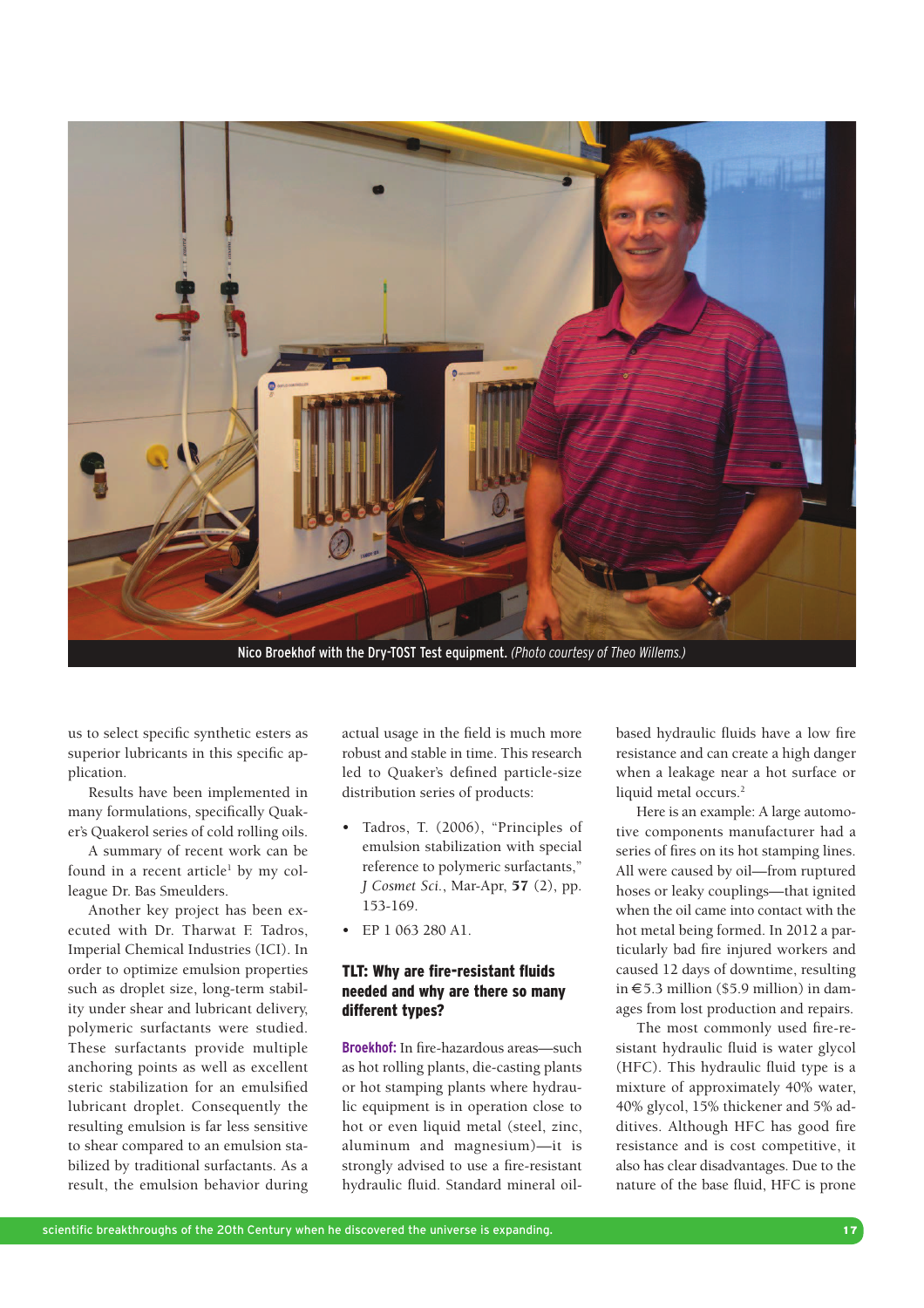to give corrosion in valves or heat exchangers. Due to the poor lubrication characteristics of HFC, pump wear is relatively high and pump life is low.<sup>3</sup>

A good alternative to water glycol are water-free products based on natural and synthetic esters (HFD-U). In our research in the last decades, we have focused on improving almost every property of this type of fire-resistant fluid.

### TLT: Can you share any experiences where fires caused by the incorrect choice of fluid have resulted in major damage?

**Broekhof:** With respect to fire resistance, we have followed the guidelines provided by Factory Mutual Global. Getting our fluids on their approval list has been a prime target. Factory Mutual Approval Standard 6930 focuses on the so-called spray flammability parameter (SFP):

#### SFP (normalized) =  $11.02 \times 10^6 \times Q_{ch}$ / ( $\rho f$  q<sub>cr</sub>m<sub>f</sub>)

 Qch: chemical heat release rate (kW)  $q_{cr}$ : critical heat flux (kW/m<sup>2</sup>)  $\rho_f$ : density of the fluid (kg/m<sup>3</sup>)  $m_f$ : fluid mass flow rate  $(g/s)$ 

When you work out the key fluid parameters that determine the SFP value of a given formulation you will find that the heat of combustion, the density and the fire point of that formulation are by far the most important. These three parameters can be measured relatively easily and, thus, you can start designing optimized formulations. Additives such as antioxidants (AOs) have a limited impact on these parameters, so you can focus on designing base fluids—synthetic organic esters—that are optimized for fire resistance and will pass Factory Mutual approval.

# TLT: Tell us more about how lubrication is related to hydraulic fluids.

**Broekhof:** With respect to lubrication, numerous publications demonstrate that esters are superior lubricants



Nico Broekhof with the TRACE Gas Chromatograph (GC) Ultra machine. *(Photo courtesy of Theo Willems.)*

compared to mineral oils. Because of the polar ester moiety, they have the ability to form reaction films, which protect metal surfaces under thin film, boundary lubrication. As a result, the coefficient of friction provided by esters is lower than that of mineral oils. This explains the improved energy efficiency of ester-based formulations.

The viscosity index (VI) of organic esters is much higher than the VI of mineral oils, resulting in a much wider window of operation with respect to temperature.

# TLT: Tell us more about how oxidation stability is related to hydraulic fluids.

**Broekhof:** Hydraulic systems become increasingly more compact with tighter filtration, smaller fluid reservoirs and higher pressures resulting in higher fluid temperatures. This places greater demands on the hydraulic fluid. Its oxidation stability will be tested considerably.

Numerous articles have been written on the mechanism of oxidation. Equally many articles have been devoted to the various types of AOs and their interaction with, for example, radicals, peroxy radicals and hydroperoxides.

However, very little is known on the specific impact of these AOs on the lifetime of ester-based hydraulic fluids. Also, little is known about the *interaction*—synergistic or antagonistic—between various types of AOs.

Using design-of-experiment (DOE) techniques, we have been able to build in-depth knowledge on AO behavior as well as greatly improve the lifetime of our ester-based hydraulic fluids.

The key oxidation tests that we used in this study were the Dry-TOST Test (ASTM D943, ISO 4263) and the RPVOT Test (ASTM D2272, IP 229).

As an example, we studied, in a three-way ANOVA, the impact of three phenolic AOs on the Dry-TOST lifetime of a base fluid. This base fluid has a lifetime of about 75 hours without phenolic AOs. In this design with 18 tests, we received an average value of 108 hours, but the variation was huge: 67-140 hours. So Chemist 1 comes back and will tell you: "These AOs are useless; I got only 67 hours," while Chemist 2 says: "Great AO package! I got 140 hours." This clearly demonstrates the benefits of DOE versus trial and error.<sup>4</sup> Applying these techniques allowed us to double the lifetime of our Quintolubric 888 series of hydraulic fluids. ララララ